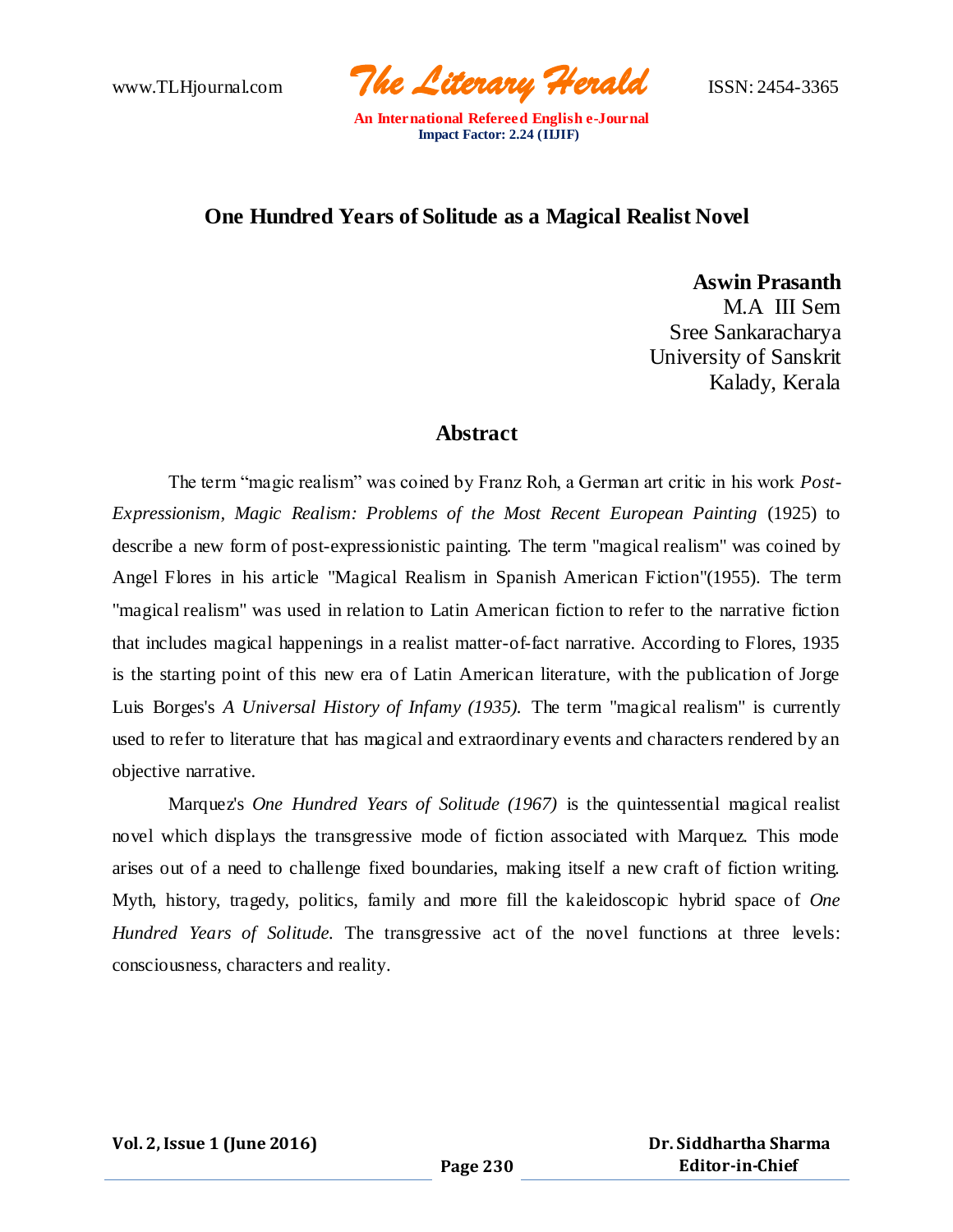www.TLHjournal.com *The Literary Herald*ISSN: 2454-3365

# **One Hundred Years of Solitude as a Magical Realist Novel**

### **Aswin Prasanth**

M.A III Sem Sree Sankaracharya University of Sanskrit Kalady, Kerala

Marquez's *One Hundred Years of Solitude (1967)* is the quintessential magical realist novel which displays the transgressive mode of fiction associated with Marquez. This mode arises out of a need to challenge fixed boundaries, making itself a new craft of fiction writing. The raw materials for *One Hundred Years of Solitude* were mainly provided by Marquez's childhood with his grandparents and extended family in the town of Aracataca. The seeds of the transgressive mode of magical realism were sown in the formative years of Marquez's childhood. Myth, history, tragedy, politics, family and more fill the kaleidoscopic hybrid space of *One Hundred Years of Solitude.* The transgressive act of the novel functions at three levels: consciousness, characters and reality.

#### **The Transgressing Consciousness**

While writing *One Hundred Years of Solitude*, Marquez realized that his voice had the same echoes as his grandmother's: "how my grandmother used to tell stories, the wildest things with a completely natural tone of voice" (Ruch). He adds that his "grandmother told them with a brick face" (Ruch and Sellman). This brick faced consciousness is the narrative tool that Marquez uses to subvert accepted reality and to move into fictional realms that challenge the defining norms of fiction. This narrating consciousness has an oral character that may be traced to his grandmother. The oral tradition perceives the magical and the real in the same way. He emulates the speaking voice of the oral tradition so successfully that in the novel the narrating consciousness transgresses the boundaries in a neutral and detached tone, telling the story from an objective perspective, treating the magical and the real as the same.

The narrating consciousness in the novel has a "stance" that "is often characterized as childlike or naive because magical events are accepted...as children seem to accept such events in stories, without questioning reality" (Faris 94). Subsequently, the narrating consciousness functions like a centrifugal force generating different methods of subverting fictional thresholds. Conventional ideas, for instance, of time, life and death in *One Hundred Years of Solitude* are replaced by radical and innovative ones. Consequently, it facilitates the intersection of the commonplace and the incredible, significant aspects of the charismatic, self sufficient and transgressing consciousness of the oral tradition familiar to Marquez. The juxtaposition of the opposites creates a magical effect bordering the supernatural.

The objective speaking voice of the oral tradition is influenced by its subjective understanding of events. In magical realism, memory feeds on reality; but as it moves in its own

| Dr. Siddhartha Sharma |
|-----------------------|
| Editor-in-Chief       |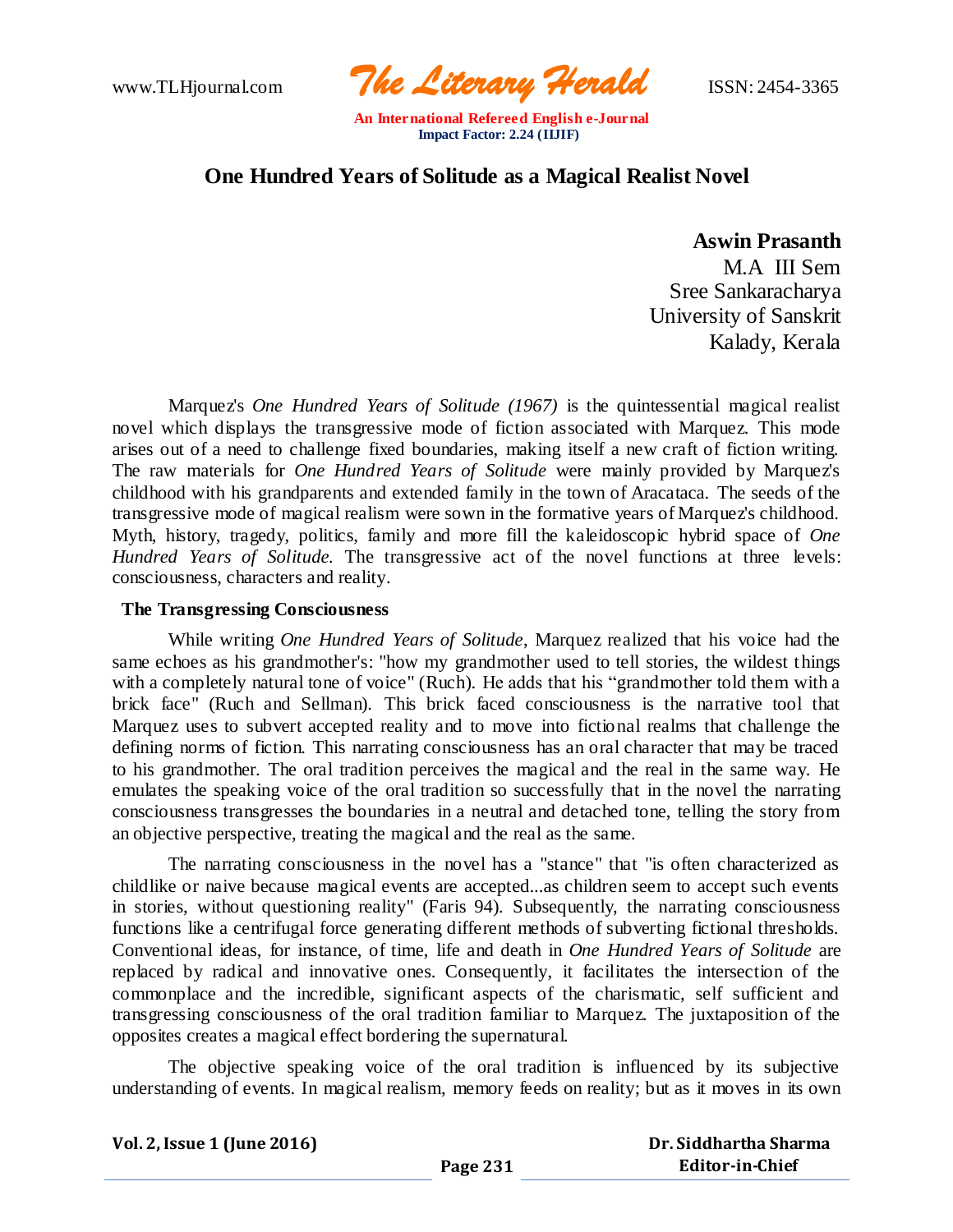www.TLHjournal.com *The Literary Herald*ISSN: 2454-3365

hybrid space, it necessarily gives birth to myth. Thus, memory changes its normal functioning; as it conjures up events from reality, it produces mythical elements reflecting back to the transgressive vision of the narrating consciousness. The novel represents the ways in which the narrating consciousness has transgressed the familiar to defamiliarize it, for the purpose of commenting on the individual and the society.

Memory transgresses characters and events in the novel. The novel begins in the middle of the events and the reader "goes back in time" to witness the "memory that opens the novel" (Pelayo 92). One finds memory establishing its role as a transgressive vehicle, as

Colonel Aureliano Buendia standing in front of a firing squad, which is a future event, remembers the day when his father, Jose Arcadio Buendia took him to see ice for the first time, which is a past event: "Many years later, as he faced the firing squad, Colonel Aureliano Buendia was to remember that distant afternoon when his father took him to discover ice"*(*Marquez 1). The beginning "serves as a paradigm of the overall narrational pattern" (Sims 11). The pattern that the narrating consciousness follows is therefore circular, a constant moving between the past, the present and the future.

In the novel*,* the space occupied by Macondo is marked by a boundary which is new, flexible and porous because "the world was so recent that many things lacked names,..." (Marquez 1). Becoming an expert in the use of the instruments that the gypsy Melquiades gives him, Jose Arcadio Buendia, the founder of Macondo, retreats into his laboratory and conceives "a notion of space that allowed him to navigate across unknown seas, to visit uninhabited territories, and to establish relations with splendid beings without having to leave his study" (Marquez 4). The patriarch of the Buendia family lays the foundation for the mingling of the magical and the real in his "imagined space" (Gullon 29). The matriarch, Ursula Iguaran, who is the embodiment of practicality and strength, impregnates the narrative space. Thus, memory and space, together with motif and hyperbole, work to garner command over the nostalgic and meandering pattern of Marquez's transgressive fictional craft.

The first large scale extraordinary event that involves all of the Macondites is the insomnia plague, which is first mentioned with the arrival of Visitacion. Visitacion is a Guajiro Indian woman who arrives with her brother in Macondo. One is told that she and her brother were "in flight from a plague of insomnia that had been scourging their tribe

for several years" (Marquez 38). Nothing more is mentioned about the insomnia plague till the mysterious arrival of the child Rebeca, who is adopted by the Buendias. One night Rebeca is found on a rocker sucking her finger with her eyes lighted up like those of a cat. Immediately, Visitacion recognized the eyes which were symptoms of the insomnia plague. Jose Arcadio Buendia thinks nothing of it until the family realizes that they have not slept for fifty hours. Extraordinary things begin to happen: "In that state of hallucinated lucidity, not only did they see the images of their own dreams, but saw the images dreamed by others" (Marquez 46). The people do not attribute any supernatural or magical explanation to the plague, as they come to a matter of fact discovery that the plague was spreading through food and drink. Together with this, the loss of memory is an effect of the insomnia plague. Aureliano ingeniously comes up with the plan to label everything with its name so that nothing is forgotten. The insomnia plague

**Vol. 2, Issue 1 (June 2016)**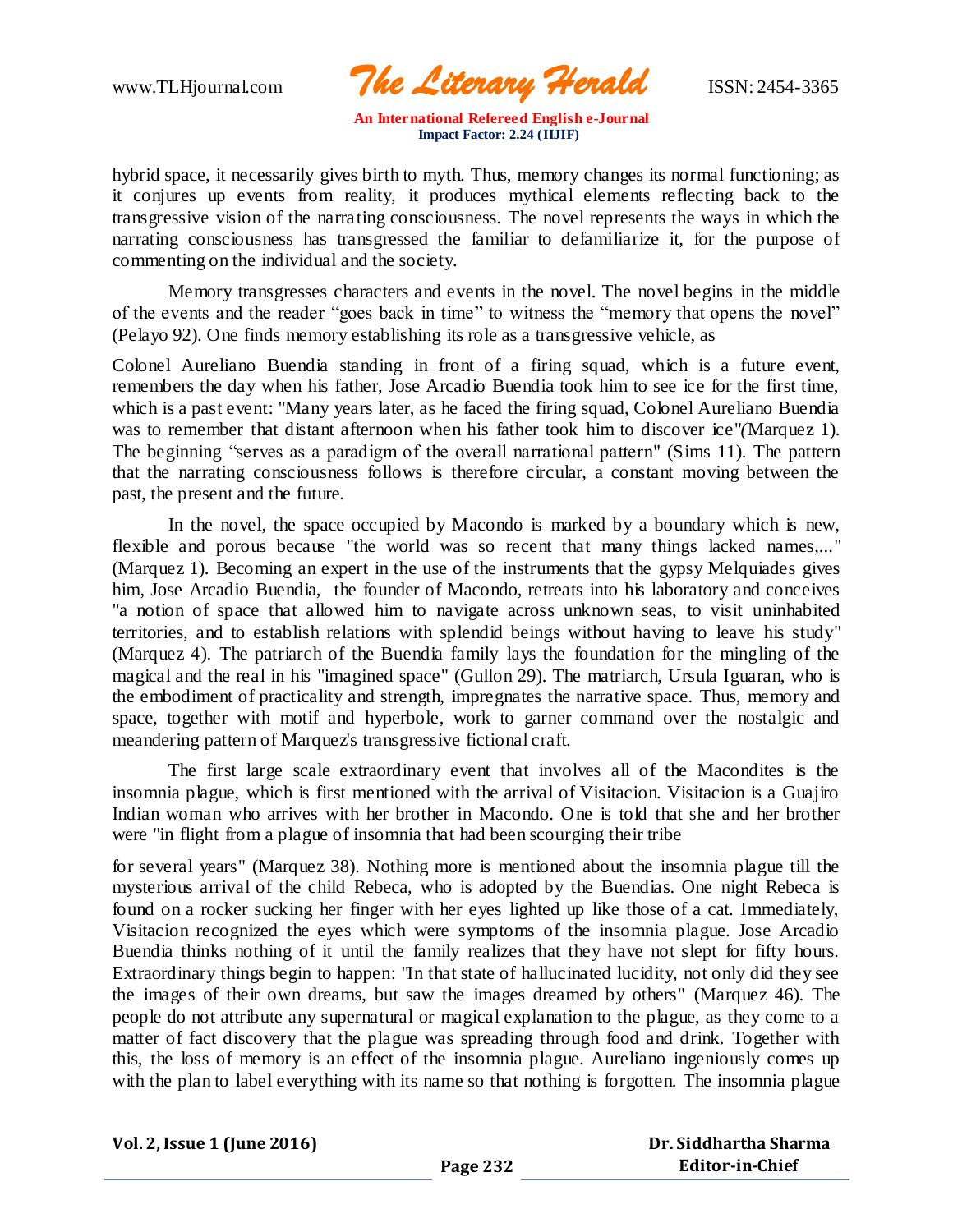www.TLHjournal.com *The Literary Herald*ISSN: 2454-3365

brings a succumbing to "an imaginary reality" which was not practical, but comforting for the people who "went on living in a reality that was slipping away, momentarily captured by words, but which would escape irremediably when they forgot the values of the written letters" (Marquez 49). Words would lose their meaning and significance in the imaginary reality that makes the Macondites lose their memory and isolate them from daily life. This isolation and memory loss is destructive and they initiate the decline of the Buendia family and Macondo itself. For Marquez, memory has different connotations: "Memory in Garcia Marquez's view is synonymous with redemption: to remember is to overcome, to defeat the forces of evil" (Stavans 64).

The redemptive function of memory is evident in the Banana massacre which is a real event that happened in Cienaga in1928. The Banana massacre was caused when the workers of the United Fruit Company protested against the injustice suffered by them. After many days of striking, the men and women were told to gather at the railway station for a negotiation with an official from the government. As it turns out, the government had no intention of solving the problems of the workers. The train never arrived, but a Lieutenant went on the roof of the station and read out an order signed by the general and his secretary authorizing the army to shoot if the workers did not surrender within five minutes. The men and women did not surrender and what followed is related by the narrating consciousness in horrifying images. Jose Arcadio Segundo, the great grandson of Jose Arcadio Buendia and the leader of the strike, was not killed, but this is the searing memory he has to live with:

> He realized that he was riding on an endless and silent train and that his head was caked with dry blood...Prepared to sleep for many hours, safe from the terror and the horror, he made himself comfortable on the side that pained him less, and only then did he discover that he was lying against dead people...in the flashes of light...he saw the man corpses, woman corpses, child corpses who would be thrown into the sea like rejected bananas. (Marquez 312)

Marquez goes on to say that as a confirmation of the number of dead, on one of the anniversaries of the massacre, the speaker of the Senate asked for a minute of silence in memory of the three thousand people who died. In the novel, when Jose Arcadio Segundo manages to reach Macondo, he asks the people about the massacre. To his shock, he finds that the women he talks to say that there have been no deaths in Macondo since the time of his Uncle, Colonel Aureliano Buendia. No one believes that there was a train full of dead bodies.

The unending wars of Colonel Aureliano serve as a critique of war and political violence. With superhuman energy he "organized thirty-two armed uprisings and he lost them all" (Marquez 106). The Hyperbole serves to amplify his portrait:

He had seventeen male children by seventeen different women and they were

exterminated one after the other on a single night before the oldest one had

reached the age of thirty-five. He survived fourteen attempts on his life,

| Vol. 2, Issue 1 (June 2016) |          | Dr. Siddhartha Sharma |
|-----------------------------|----------|-----------------------|
|                             | Page 233 | Editor-in-Chief       |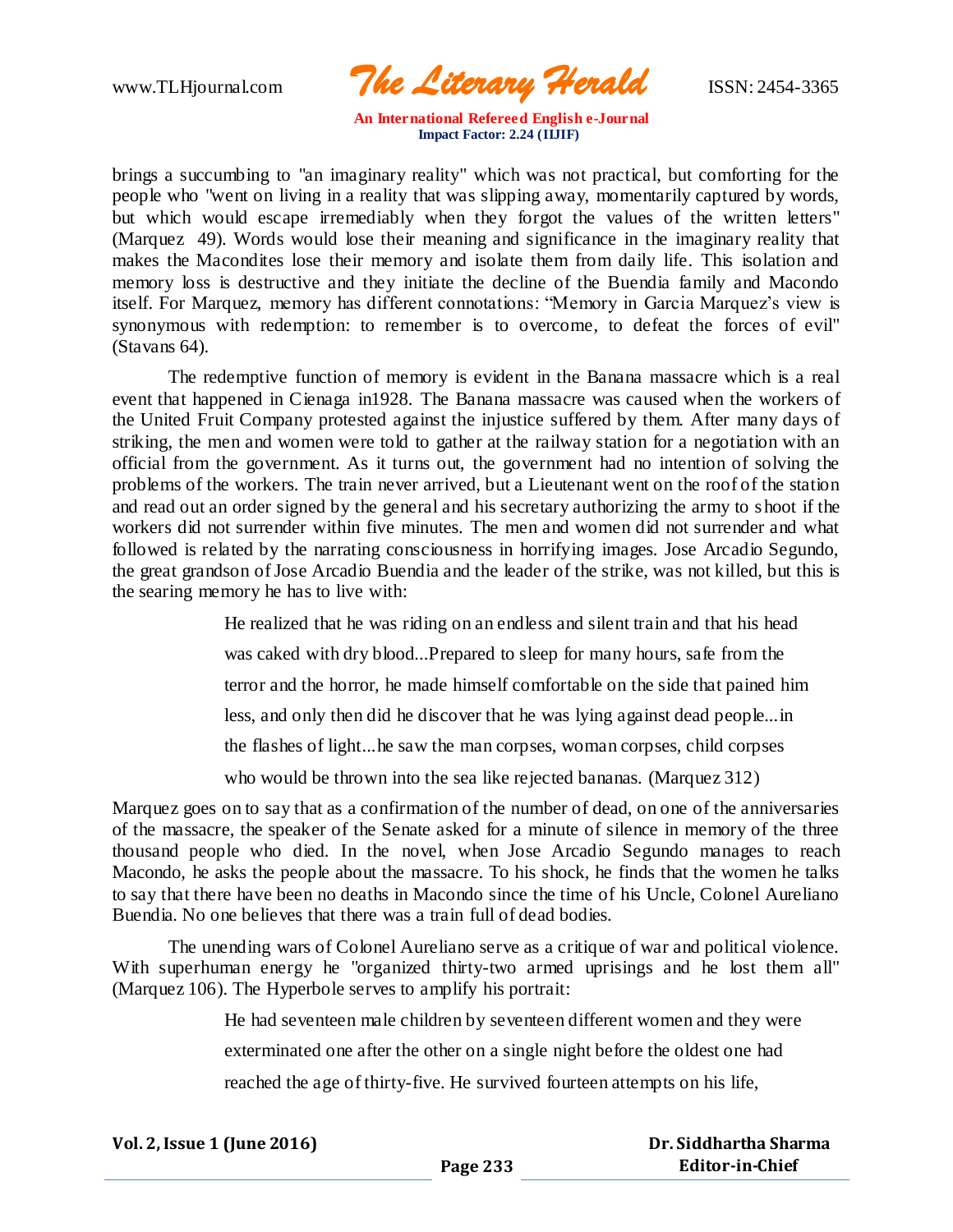

seventy-three ambushes, and a firing squad. He lived through a dose of strychnine in his coffee that was enough to kill a horse. He refused the Order of Merit, which the President of the Republic awarded him...the only wound that he received was the one he gave himself in the chest with a pistol and the bullet came out through his back without damaging any vital organ. (Marquez 106-07)

The extraordinary lives of the two sons of Jose Arcadio Buendia and Ursula, Jose Arcadio and Colonel Aureliano, reflect the subversive nature of this reality that is further exposed by other episodes. When he returns he tells his family:

> Under a bright noonday sun in the Gulf of Bengal his ship had killed a sea dragon, in the stomach of which they found the helmet, the buckles, and the weapons of a Crusader. In the Caribbean he had seen the ghost of the pirate ship of Victor Hugues, with its sails torn by the winds of death, the masts chewed by sea worms, and still looking for the course to Guadeloupe. (Marquez 94)

Jose Arcadio has lived the extraordinary life of a sailor and his death is equally incredible:

As soon as Jose Arcadio closed the bedroom door the sound of a pistol shot echoed through the house. A trickle of blood came out under the door, crossed the living room, went out into the street, continued on in a straight line across the uneven terraces, went down steps and climbed over curbs, passed along the Street of the Turks,...made a right angle at the Buendia house, went in under the closed door, crossed through the parlor, hugging the walls so as not to stain the rugs... and passed without being seen under Amaranta's chair...through the pantry and came out in the kitchen, where Orsula was getting ready to crack thirty-six eggs to make bread.(Marquez 135)

Thus, a mingling of the imagined space with the familiar space is brought about by the transgressing consciousness. Other incidents that occur in the hybrid space include Remedios's ascension, death's visit to Amaranta and consequent prediction that she will die when she

| Vol. 2, Issue 1 (June 2016) |
|-----------------------------|
|-----------------------------|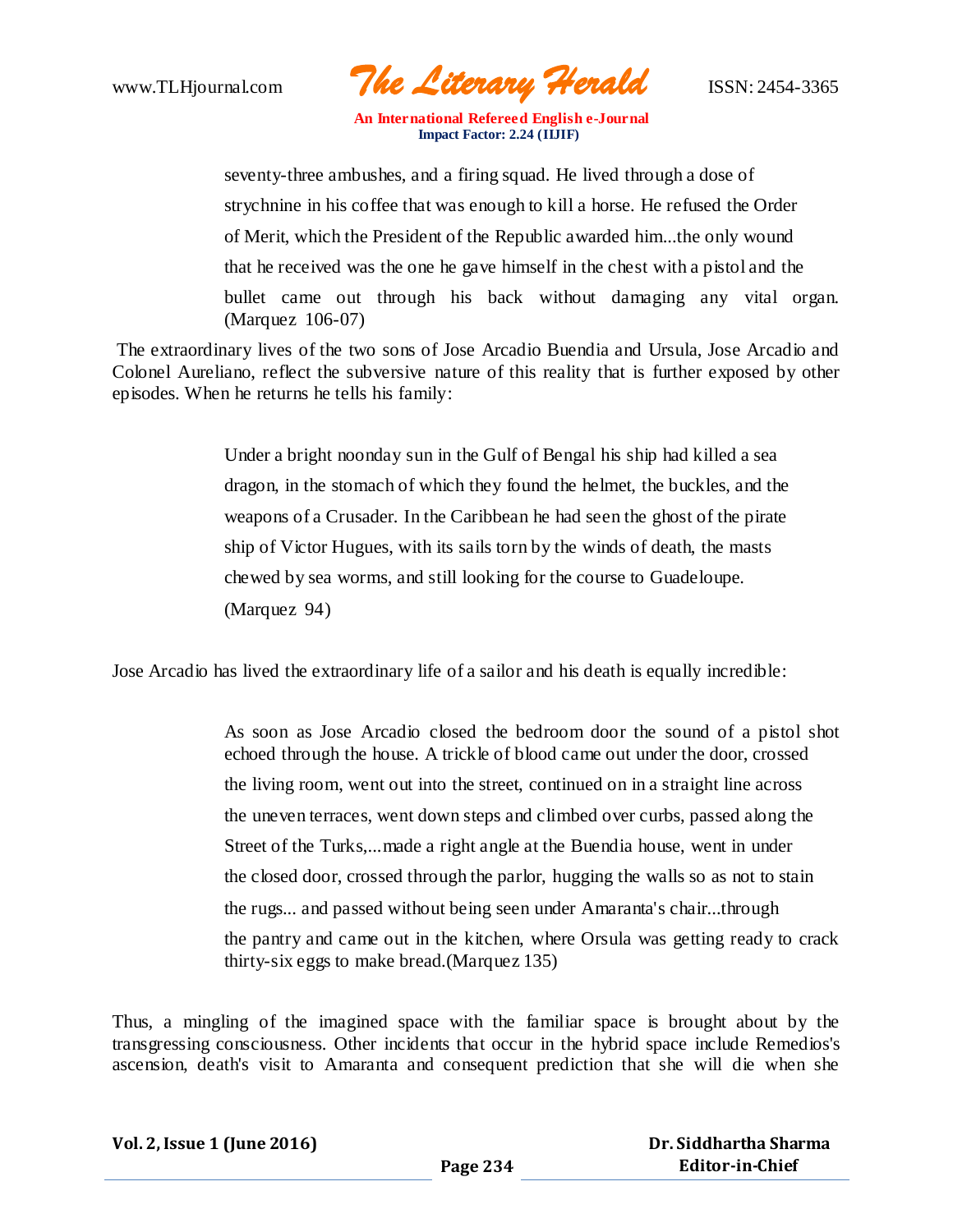www.TLHjournal.com *The Literary Herald*ISSN: 2454-3365

finishes her shroud, the rain of yellow flowers when Jose Arcadio Buendia dies and the levitation of Pather Nicanor Reyna after drinking chocolate.

The recurrence of names becomes a motif that possesses great significance. The intention behind the repetition is to reinforce the feeling of circularity and more importantly, futility (Gullon 31). The repetition of names from one generation to another is reason enough for the descendant to inherit the same qualities as the ancestor. For example, Jose Arcadio, the son of Jose Arcadio Buendia, is good humoured but dies mysteriously; Jose Arcadio Segundo, the great grandson, leads the Banana strike and then is fated to live with the traumatic memory of the massacre. Again, Colonel Aureliano fights many wars but ends up disillusioned making gold fishes. Finally, there is Aureliano Babilonia, who unknowingly commits incest with his aunt Amaranta Ursula, and who deciphers the manuscript, which, while he reads, simultaneously brings about the extermination of Macondo. The process of naming runs counter to itself, turning back to the same mistakes, fears and failures as the ancestor. This truth is exclaimed by Ursula: "I know all of this by heart,...It's as if time had turned around and we were back at the beginning" (Marquez 199).

The transgressing narrative consciousness displaces the bricks in the wall of reality, to see beyond reality and to embrace magic and myth. Marquez has crafted the narrating consciousness in such a way that it transgresses into a world where reality and ma gic overlap: the world of his grandmother that converges with the world of modern fiction. What makes Marquez's narrating consciousness different is the way in which he has incorporated the outlook of the oral tradition of his community into it. He gives to the narrating consciousness knowledge and understanding of the two worlds. The power and reach of the narrating consciousness is, therefore, enhanced by its transgressive facet given to it by the oral tradition. Finally, Marquez's transgressing consciousness weaves a narrative that is a juxtaposition of the imperfection, weakness and brutality of reality and history.

#### **Transgressing Characters**

The transgressive nature of the characters springs from the transgressing consciousness that leaps beyond the tight restrictions of reality, thereby infusing the characters with subversive qualities. They take root in the hybrid space of Marquez's fiction, which is a world where reality is disrupted in order to make place for magic and myth. The characters possess their own peculiarities; they are abnormal or sub-normal. They are exaggerations, which suggest that their natures do not lead to truth, but to a challenging of truth. The characters form complex dimensions and extensions of the transgressing consciousness; they form the subversive dynamic that contributes to overturning the established boundaries.

Jose Arcadio Buendia is the eccentric patriarch who sets the precedent for his descendants in the novel*.* Jose Arcadio Buendia and Ursula Iguaran were cousins. Ignoring the families' protests, they marry. Ursula is afraid of consummating the marriage because of the fear produced in her by her mother of their child being born with a pig's tail. One tragic night, Jose Arcadio Buendia kills a man named Prudencio Aguilar, who loses to him in a cockfight. The reason for the murder was that Prudencio insulted him by saying that the rooster might do Ursula some good because there was a rumour that Jose Arcadio Buendia was impotent. Furious, Jose

**Vol. 2, Issue 1 (June 2016)**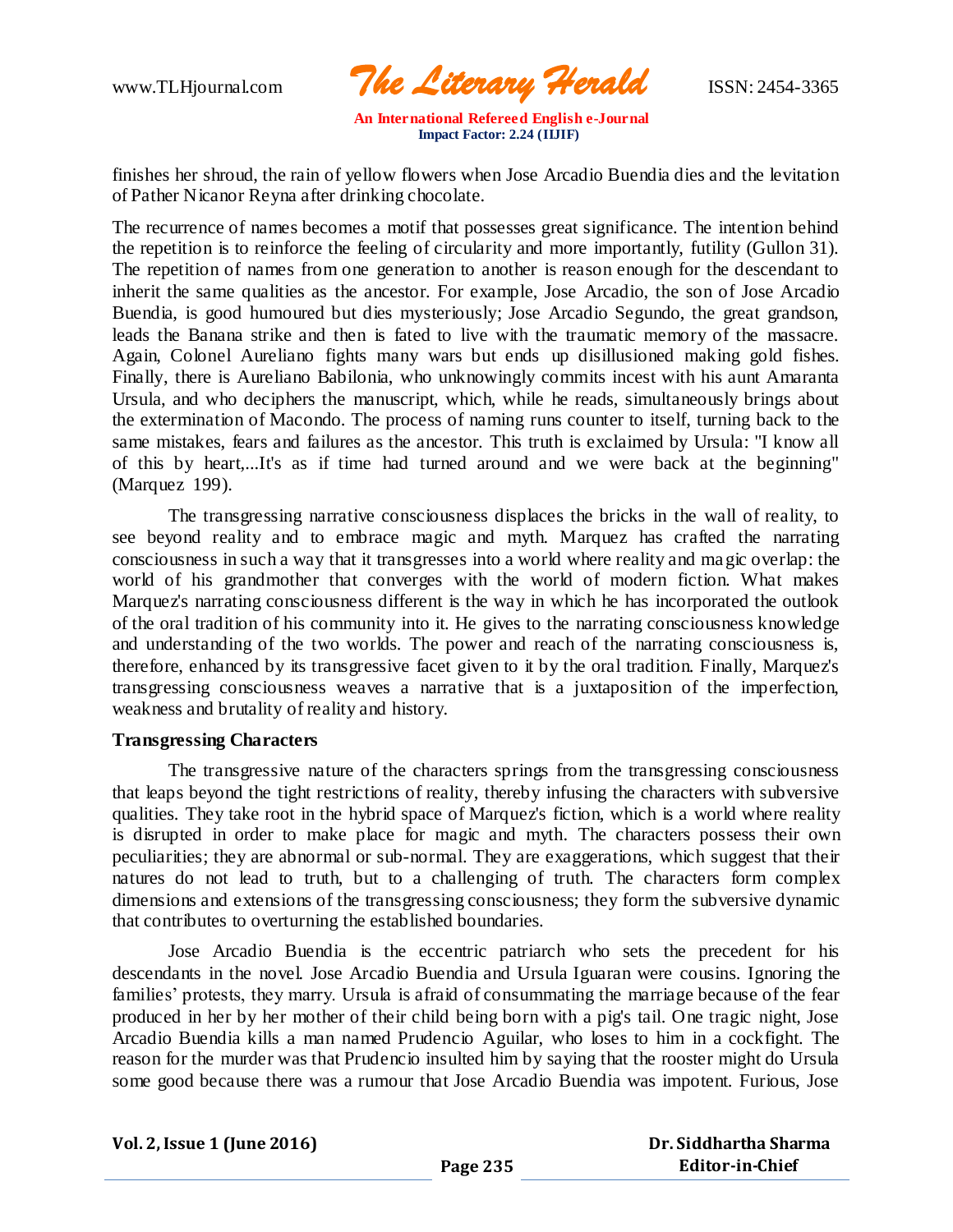www.TLHjournal.com *The Literary Herald*ISSN: 2454-3365

Arcadio Buendia kills him with a spear. The ghost of Prudencio Aguilar then starts to haunt them and Jose Arcadio Buendia decides that he and Ursula would leave their village. Marquez explains how Macondo was established as a village. As an enterprising man, Jose Arcadio Buendia helps in the setting up of Macondo. Jose Arcadio Buendia is also impulsive with a wild imagination and an obsession for science. Thus, Jose Arcadio Buendia possesses the adventurous nature that challenges the limits of reality.

Ursula is the tenacious matriarch who holds the family together. She is its centre and lives for more than a century. Ursula fills the fictional space with domesticity; she also possesses an insightfulness and strength that sees through her troubled family. It is she who realize s that time is moving in a circle as she says many times in the novel. Ursula herself undermines time by dying between the age of one hundred and fifteen and one hundred and twenty-two. She takes care of even her great great grandchildren Renata Remedios (Meme), Jose Arcadio and Amaranta Ursula. She also takes care of Meme's bastard son, Aureliano Babilonia.

The Jose Arcadios and Aurelianos, who are the descendants of Jose Arcadio Buendia and Ursula, bear most importantly, the stigma of their inherited names. The Jose Arcadios are the physical and sensualist type, while the Aurelianos are the sober, rational, slightly cold yet inspired thinking type, whose ways of death are as telling as their paths of life: whereas the Jose Arcadios all die suffering as victims of murder or disease (their "tragic sign"), all three Aurelianos die with their eyes open and their mental powers fully intact.

Colonel Aureliano Buendia engages in a long drawn war that proves to be futile. The thirty-two failed uprisings, fourteen assassination attempts, seventy-three ambushes and seventeen sons who died before the age of thirty-five take their toll on him. Disillusionment follows when Colonel Aureliano realizes that he was in the war solely because of his pride and not because of the Liberal party. On the day of the signing of the treaty of Neerlandia, Colonel Aureliano tries to shoot himself. The bullet "followed such a neat path that the doctor was able to put a cord soaked in iodine in through the chest and withdraw it from the back" (Marquez 183). He finally dies on a bright evening while urinating against the chestnut tree, where his father was tied till he died. Amaranta, Jose Arcadio and Colonel Aureliano's only sister, remains a spinster. She is visited by death that appears as a woman in blue with long hair. The encounter does not disturb Amaranta's daily life:

Death did not tell her when she was going to die or whether her hour was

assigned...but ordered her to begin sewing her own shroud on the next sixth of April. She was authorized to make it as complicated and as fme as she

wanted,...and she was told that she would die without pain, fear, or bitterness at dusk on the day that she finished it.(Marquez 284)

Marquez refers to the elastic nature of life in this event. Remedios the Beauty, Amaranta's grandniece, in turn, overturns reality as she does not die, but ascends to the sky. Before Remedios ascends to the sky, strange events occurred as a result of her fatal effect on men. One day while Remedios the Beauty was taking a bath, a man climbed on\the roof and removed the tiles so that he could come down to the bathroom. At that moment, the roof collapsed and the

| Vol. 2, Issue 1 (June 2016) |  |  |  |  |
|-----------------------------|--|--|--|--|
|-----------------------------|--|--|--|--|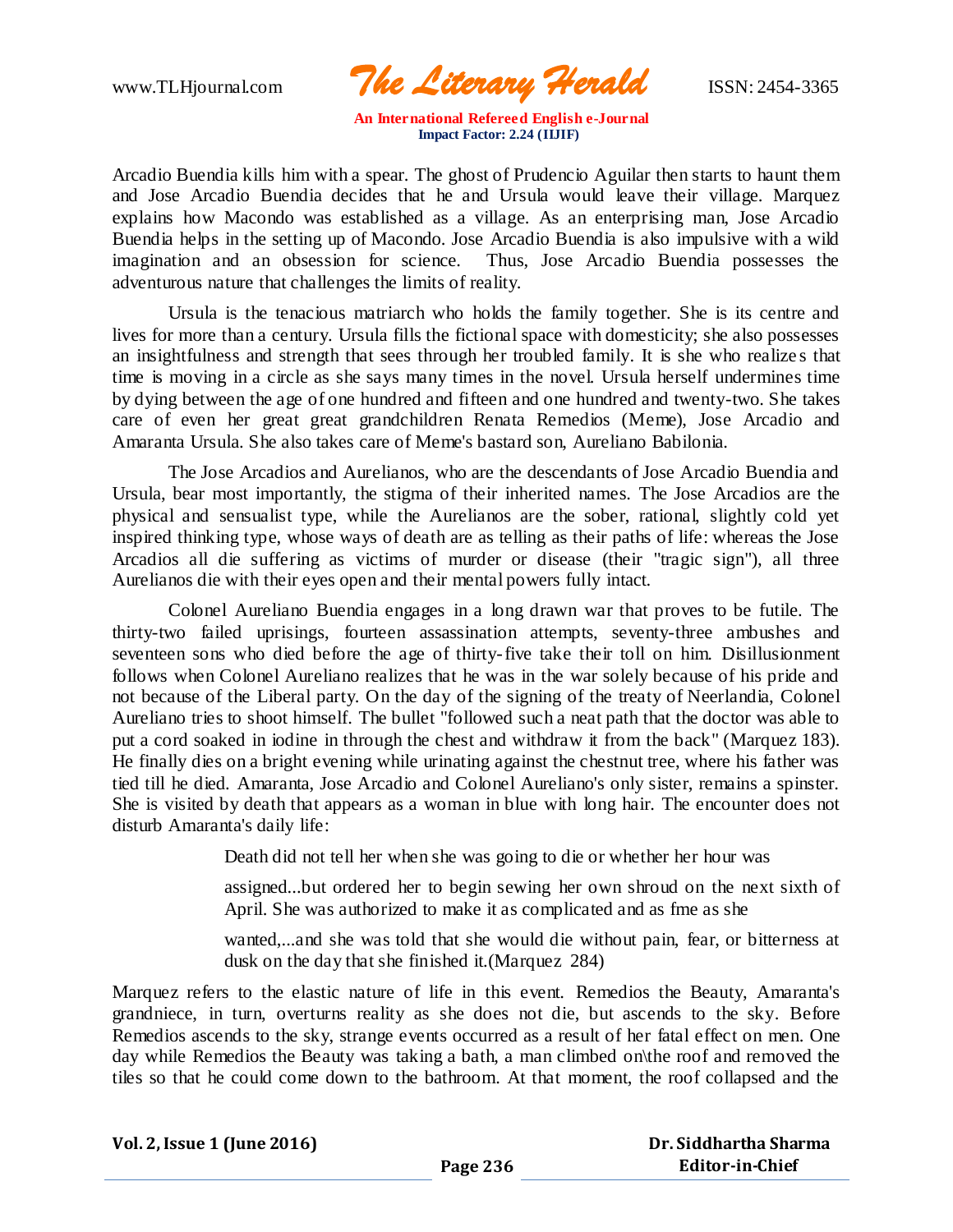www.TLHjournal.com *The Literary Herald*ISSN: 2454-3365

man died. When the body was removed, there was the strong odour of Remedios on the man's skin. Remedios the Beauty thus overturns reality with her natural but fatal body odour.

The twins, Jose Arcadio Segundo and Aureliano Segundo who are Remedios the Beauty's brothers, also overturn reality by their eccentricities. In them, there is a reversal of the usual qualities inherited by the Jose Arcadios and the Aurelianos. This is the outcome of their mischievous mixing up of their names while they were little boys, with the result that their names are changed forever. Like their ancestors, they live extraordinary lives that magnify reality which is but tragic. Aureliano Segundo inherits the sexual prowess of Jose Arcadio. Jose Arcadio Segundo, on the other hand, is solitary and pensive like the Aurelianos. Having no real relationship with anyone in the family, he shuts himself in the workshop to talk to Colonel Aureliano Buendia. He then takes the job of a foreman in the banana plantation. With the trouble from the Banana strike, Jose Arcadio Segundo, along with other leaders, is imprisoned.

The memory that Jose Arcadio Segundo has of the Banana massacre enables him to challenge the history that is imposed on the people of Macondo. He is the sole survivor and the only one who is not secretly killed by the government in its effort to exterminate all the unionists, arsonists and rebels. After the massacre, Jose Arcadio Segundo takes refuge in Melquiades' room, trying to decipher Melquiades' parchments and to preserve his memory of the massacre. When the soldiers come to the Buendia house they search the rooms and finally reach Melquiades' room. Aureliano Segundo and their mother Santa Sofia de la Piedad open the room knowing that Jose Arcadio Segundo would be killed, but to their shock the officer does not see Jose Arcadio Segundo. He found in Melquiades' room "the repose that he had not had for one single instant during his previous life" (Marquez 318). Thus, Jose Arcadio Segundo living in Melquiades' room disrupts reality by being invisible to the soldiers who look at the room "with the same eyes as Colonel Aureliano Buendia" (Marquez 318). Another fact that is crucial to the novel is Jose Arcadio Segundo teaching his nephew, Aureliano Babilonia, Meme's son, to decipher Melquiades' parchments. Without Aureliano Babilonia, the parchments would not be unravelled and the story would not reach its apocalyptic end.

Aureliano Babilonia is the illegitimate son of Renata Remedios (Meme) and Mauricio Babilonia. He is born in the convent where Fernanda sends Renata Remedios. Fernanda reluctantly takes Aureliano Babilonia when he is brought by a nun and keeps his origin secret. Looking very similar to Colonel Aureliano, Aureliano stays in Melquiades' room and reads endlessly. Melquiades also tells Aureliano that he would have time to learn Sanskrit because the parchments would be deciphered only after they were a hundred years old. He falls in love with Amaranta Ursula without knowing that she is his aunt. She dies giving birth to a pig tailed baby out of the incestuous relation. Leaving the house in sorrow, Aureliano returns to find that his son is being eaten by the ants. Horrified, Aureliano remembers the epigraph of the parchments: "The first of the line is tied to a tree and the last is being eaten by the ants" (Marquez 420). Thus, he finds that Amaranta Ursula was his aunt. Thus, the characters embody the past, present and future of their family. Their identities are not fixed but flexible and constantly in flux. The ancestor returns in descendent to perform new transgressions of reality and history.

#### **Transgressing Reality**

**Vol. 2, Issue 1 (June 2016)**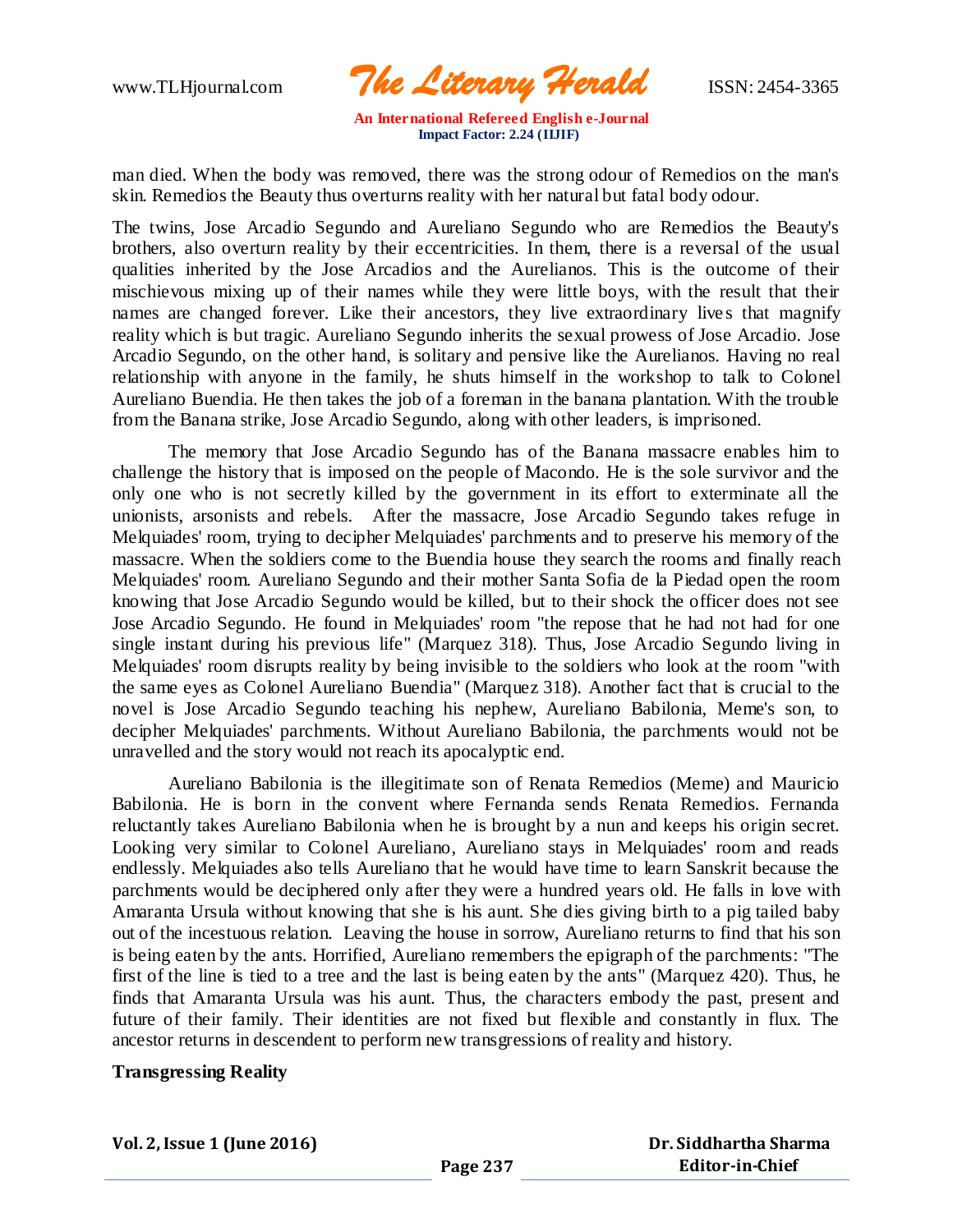www.TLHjournal.com *The Literary Herald*ISSN: 2454-3365

Time, solitude and death constitute the fictional metaphors that recur in Marquez's writings. The reality that they represent is a subverted one that accepts the strange and the unacceptable as ordinary states of existence for them. Time, solitude and death are the strands by which "individual and collective destinies are meshed" (Gullon 30). By their recurrence they manifest the cycle of birth and rebirth, the transformation of reality into myth, the blessing or curse of ancestors. Marquez is indebted to Borges for his concept of time. Borges envisioned time as an endless repetition and Marquez adopted this in his fiction, In "The Garden of Forking Paths" Borges says: "This web of time-the strands of which approach one another, bifurcate, intersect or ignore each other through the centuries-embrace every possibility" (qtd. in Ruch). The limitless possibility of meandering of time enhances the circumstance for solitude, which causes the characters to live a death-in-life, thus bringing them closer to real physical death which they overthrow. In *One Hundred Years of Solitude*, time moves with innumerable possibilities with the help of the transgressing consciousness and the transgressing characters.

The transgressing consciousness mirrors the multiplicity in *One Hundred Years of Solitude* and treads many strands to tell the story of the Buendia family: "... the history of the family was a machine with unavoidable repetitions, a turning wheel that would have gone on spilling into eternity were it not for the progressive and irremediable wearing of the axle" (Marquez 402). These words concluded by Pilar Ternera, an outsider to the Buendia family, who outlives Ursula and who also bears the illegitimate sons of Colonel Aureliano and Jose Arcadio gives an image of the circularity of time in the novel. Time, thus perpetually repeats, bifurcates and intersects in an irremediable circle. Ursula realizes the circularity of time when she speaks and lives with her children, grandchildren, great grandchildren and great great grandchildren. The main purpose of Marquez is to show the futility of successive generations to save the family and Macondo from the impending destruction. In this regard, Patricia Tobin remarks: "Time is not spent, but is squandered and wasted because the past and the future panels of time collapsed into a present of eternal novelty" (43). Every character, every event, every revelation and every struggle open new facets of eccentricity, pathos, violence and morbidity. This is true when Aureliano Babilonia discovers at the ends that Melquiades had placed the events in the parchments "in order of man's conventional time, but had concentrated a century of daily episodes in such a way that they coexisted in one instant" (Marquez 421).

Yet the disadvantage of living in an eternal present is that the succeeding generations do not learn from the mistakes of the preceding one. The characters do not know this; so they continue to cross the same boundaries and repeat the same transgressions in some form or another. For instance, besides the well known characteristics inherited by the series of Jose Arcadios and the Aurelianos, other characters also repeat the qualities of their ancestors. The novel begins with the incest between Jose Arcadio Buendia and Ursula Iguaran and ends with the incest between Aureliano Babilonia and Amaranta Ursula. At the beginning Jose Arcadio Buendia is seen fascinated by the parchments brought by Melquiades. The deciphering of the parchments by the last in the line, Aureliano Babilonia, coincides with the annihilation of the family.

It is ironic that a big family like the Buendias is plagued by a solitude that becomes an inevitable part of their spiritual experience, "which they brought on themselves for their inability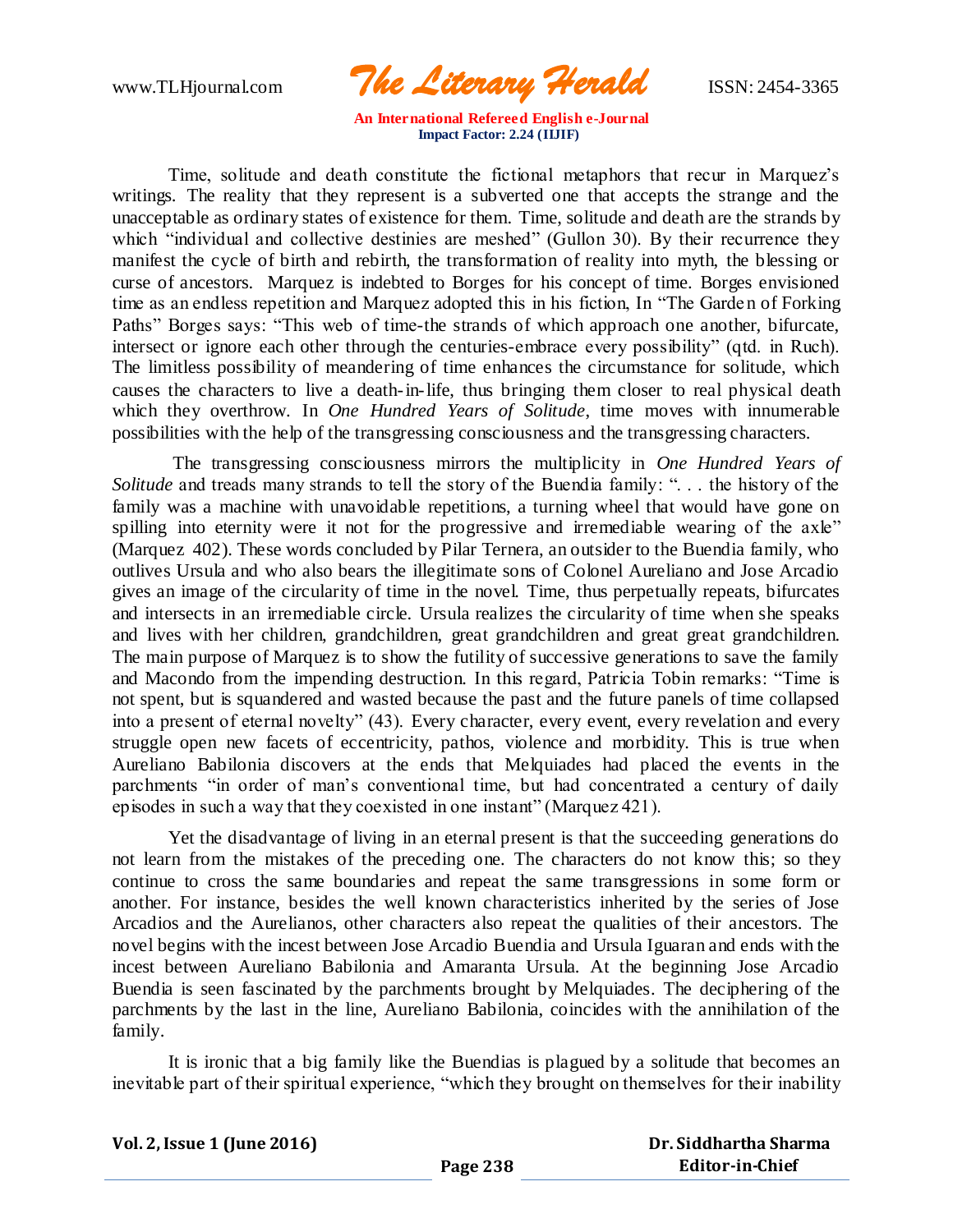www.TLHjournal.com *The Literary Herald*ISSN: 2454-3365

to fall in love, their strangely held superstitious beliefs, and the foundation of the family from an incestuous marriage" (Pelayo 101). All the characters suffer from varied transmutations of solitude. Jose Arcadio Buendia with his fascination for new inventions and experimentation descends into the "solitude of madness" (Gullon 30). Ursula also bears the solitude of holding the family together with a husband who has become incapable of doing it. Jose Arcadio, the first born, leaves Macondo to wander as a sailor. Amaranta bears her loneliness by rejecting Pietro Crespi and Colonel Gerineldo Marquez and dying a spinster. Jose Arcadio Segundo's memory of the Banana massacre draws him into a solitude that he spends in Melquiades's room. Aureliano Segundo, on the other hand, surrenders on the solitude of his eating and drunken sprees. Aureliano Babilonia treated by Fernanda as non-existent, strikes a relationship with Jose Arcadio Segundo when he ventures into Melquiades's room, where everyone forgets about his existence. As a family condemned to live in isolation they are driven to solitude.

In the fiction of Marquez, death is not the end of life but it is life itself. The transgressive mode he employs allows characters to continue living as ghosts or resurrects them back to life. The certainty of death is swept away and is replaced by the certainty of an alternative existence. In *One Hundred Years of Solitude,* the reason that Jose Arcadio Buendia and Ursula leave their village is because the ghost of Prudencio Aguilar, the man whom Jose Arcadio Buendia killed, starts to haunt them. But the ghost of Prudencio Aguilar follows them to Macondo. When Jose Arcadio Buendia breaks down mentally and is tied to the chestnut tree, Prudencio Aguilar becomes his companion. In the "imagined space" of Jose Arcadio Buendia, boundaries collapse and death is subverted. Being used to the ghost of Prudencio Aguilar, Jose Arcadio Buendia, in his dementia, converses with him and gradually slips into an intermediate space of reality and dream. This is the "intermediate room," which the narrating consciousness mentions, into which he enters.

Melquiades, the elusive and wise gypsy who brings magic to Macondo, also dies but returns alive again. He becomes old, difficult to communicate with and solitary. He is engrossed in the parchments that nobody can understand. One day he tells Arcadio that he has found immortality and on another day, Colonel Aureliano hears him say, "I have died of fever on the dunes of Singapore" (Marquez 75). Melquiades then dies on the same day, drowning in a river where he takes his bath. It is when Aureliano Segundo tries to decipher the documents in Melquiades' room that Melquiades appears to him. Thus, the reality of death is transgressed since "fluid boundaries between the worlds of the living and the dead are traced only to be crossed" (Faris 22). Ursula, the matriarch, exhibits what Zamora calls the "simultaneity of selves" (503). This is most apparent when Amaranta Ursula and Aureliano Babilonia find her dead but she has not realized it yet and yells that she is alive. A moment later, she says to herself that she really is dead.

The cycle of repetition takes with it death, time and solitude in a resurgent movement that emerges with every turn of events. The limits of death are overturned and its finality is shattered. In some cases, its hold on the body disappears and is transformed into a living experience.

#### **Conclusion**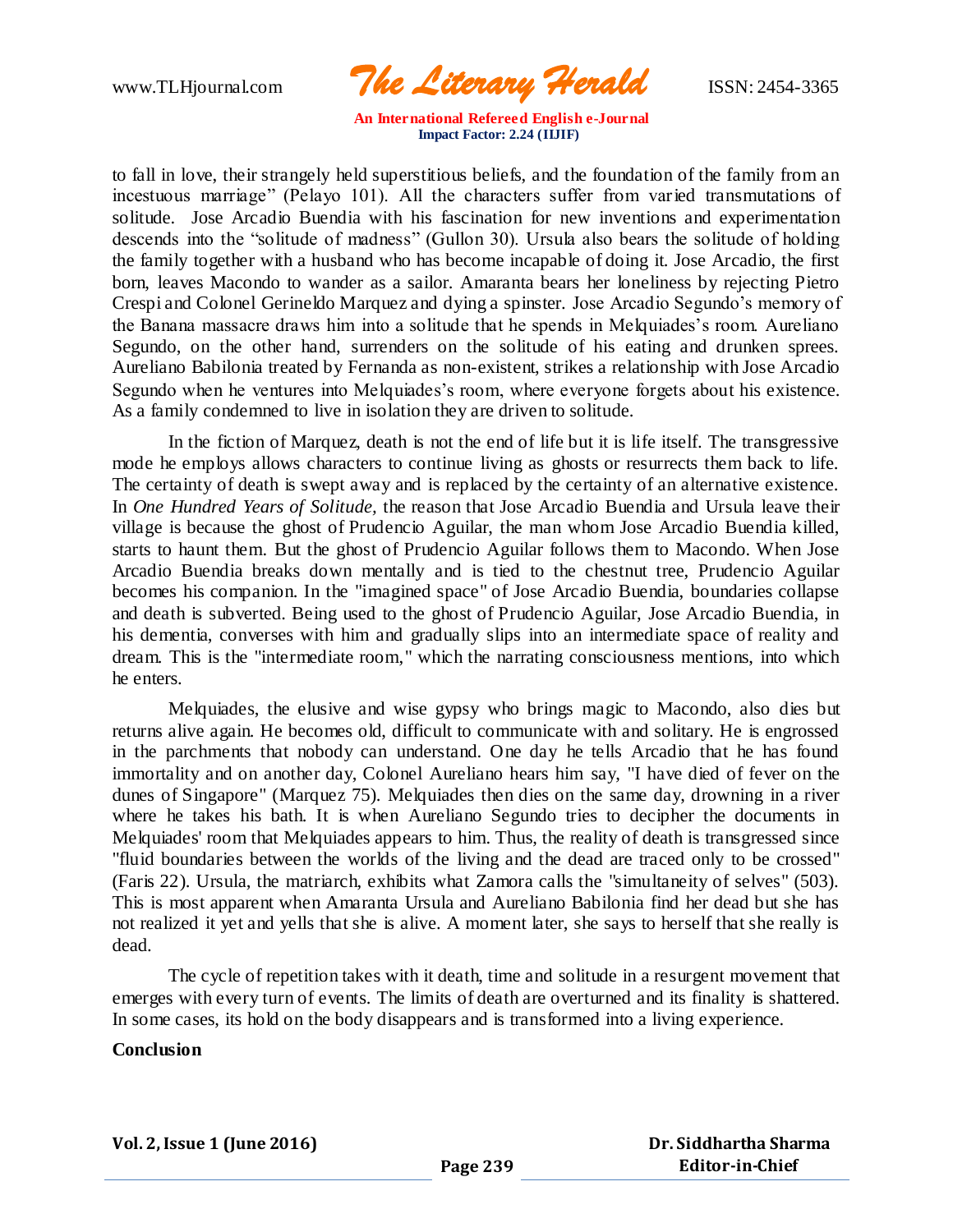www.TLHjournal.com *The Literary Herald*ISSN: 2454-3365

Marquez's fiction produces a reality that is immensely magnified, containing truths that would otherwise be unknown. The boundaries of the fictional space of magical realism allow all elements of life to pass through it. The boundaries are porous, fluid and ever-shifting in which life becomes an unpredictable experience where anything is possible. In *One Hundred Years of Solitude,* it is the transgressing narrative consciousness which lays down the parameters for the storytelling that subverts all fictional criteria.

In *One Hundred Years of Solitude,* the transgressing narrative consciousness describes real and mythical events such as the insomnia plague, the banana massacre, the flying carpets of the gypsies, the four year rain, the unending wars, all taking place in Macondo, which can be called the hybrid space where reality and myth converge. The transgressing characters of Garcia Marquez are products of the "unbridled reality" that he refers to in his Nobel speech. Time, solitude and death are prominent themes in the fiction of Marquez. In magical realism, they become alternative states of existence. The history of the Buendia family is like a wheel that turns eternally, with the turning causing inevitable destruction. The endless turning of the wheel always brings back the present. This tragically traps the characters in a repetitive circle of futility. Solitude pervades each generation of the Buendia family and becomes an inevitable part of their heritage. Held in the wheel of time, solitude emerges again and again to cross all barriers of life. In Marquez's fiction, death activates another chapter of existence.

The transgressive character of magical realism, brought about by the merging of reality and myth, captures the potentiality of human aspiration, inspiration and imagination. It captures the essence of human life in all its overwhelming and stark complexity. This is discovered when that which is possible in reality and that which is amplified in myth are made concrete in the hybrid space of a magical realism. The transgressive technique provides insight to an aimless generation who alienates itself without purpose. It learns that power festers when used wrongly and that the present cannot repeat the past, but makes it an opportunity to create new history. Having transgressed all perceivable boundaries, it can be said that Marquez's vision is not to be understood in the Aristotelian sense as being an imitation of life but that the reality is mythic because it unleashes the hidden motives of his characters as well as the dark recesses of their personalities. These elemental energies generate the kind of logic that may be identified with Marquez's world of magical realism. It may be said that Marquez's vision is mystical in that it perceives the corrupt and diseased in a manner that exposes a reality, piercing and jagged, mundane and fabulous, in its truthfulness.

## **Works Cited**

Faris, Wendy B., "Encoding the Ineffable: A Textual Poetics for Magical Realism." *Ordinary Enchantments: Magical Realism and the Remystification of Narrative.* Tennessee: Vanderbilt University Press, 2004. Print.

**Vol. 2, Issue 1 (June 2016)**

 **Dr. Siddhartha Sharma Editor-in-Chief**